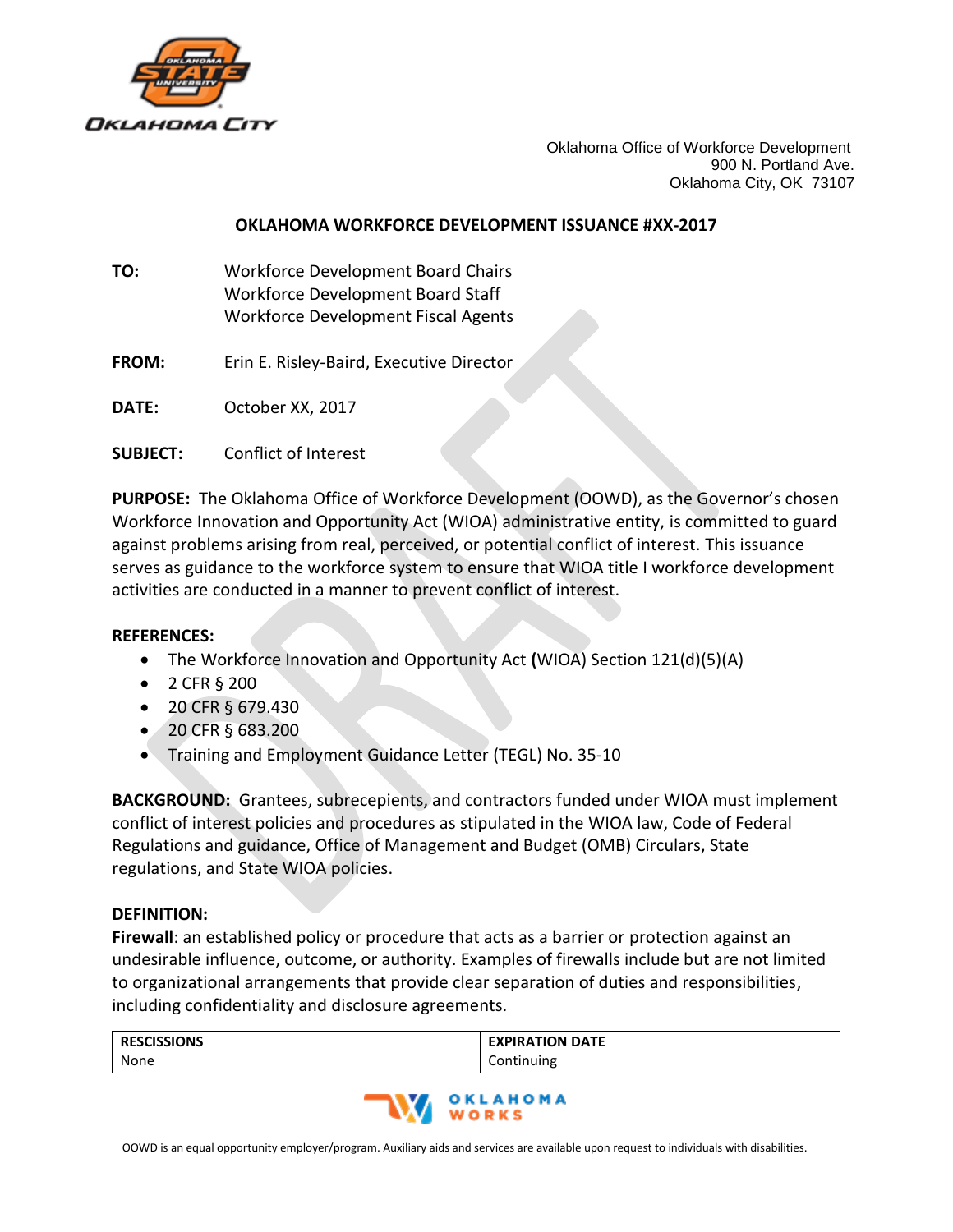**MESSAGE:** A conflict of interest policy is required to ensure that those entrusted with public funds will not personally or professionally benefit from the award, administration, or expenditure of public funds.

Safeguards must be in place, ensuring that stewards of the programs and all those served in the programs are not only eligible and suitable but also protected from being part of the perception of impropriety, and conflict of interest.

A local organization that has been selected to perform more than one role including fiscal agent, one-stop operator, and a direct provider of services must develop a written agreement with the Local Workforce Development (LWDB) and the Chief Local Elected Official (CLEO) to clarify how the organization will carry out its responsibilities. The agreement must include the terms that demonstrate compliance with WIOA and corresponding regulations, relevant Office of Management and Budget circulars, the organization's conflict of interest policies, and the State's conflict of interest policy.

The State's Conflict of Interest Requirements are as follows:

- Each grant recipient and subrecipient must maintain a written code of standards or conduct governing the performance of persons engaged in the award and administration of WIOA contracts and sub grants.
- As specified in 20 CFR § 678.610(c) and in conformity with 20 CFR § 679.430 for demonstrating internal controls and preventing conflict of interest, the written roles and responsibilities and standards of conduct must include a description of the firewalls used to mitigate conflict of interest in circumstances including, but not limited to, situations where the entity acts in more than one role in the one-stop delivery system or performs more than one function in the procurement process as well as situations in which the non-Federal entity uses a sole source selection.
- No individual in a decision-making capacity shall engage in any activity if a conflict of interest (real, implied, apparent, or potential) is involved. This includes decisions involving the selection, award, or administration of a sub grant or contract supported by Workforce Innovation and Opportunity Act (WIOA) or any other federal funds.
- A LWDB member or a member of a LWDB committee cannot cast a vote or participate in any decision-making about providing services by such member (or by any organization that member directly represents) or on any matter that would provide any direct financial benefit to the member or to the member's organization.
- Before any public discussions regarding the release of a Request for Proposal, or any matter regarding the release of funding or the provision of services, a LWDB member or a member of a LWDB committee must disclose any real, implied, apparent, or potential conflicts of interest before engaging in the discussion. The minutes of the meeting